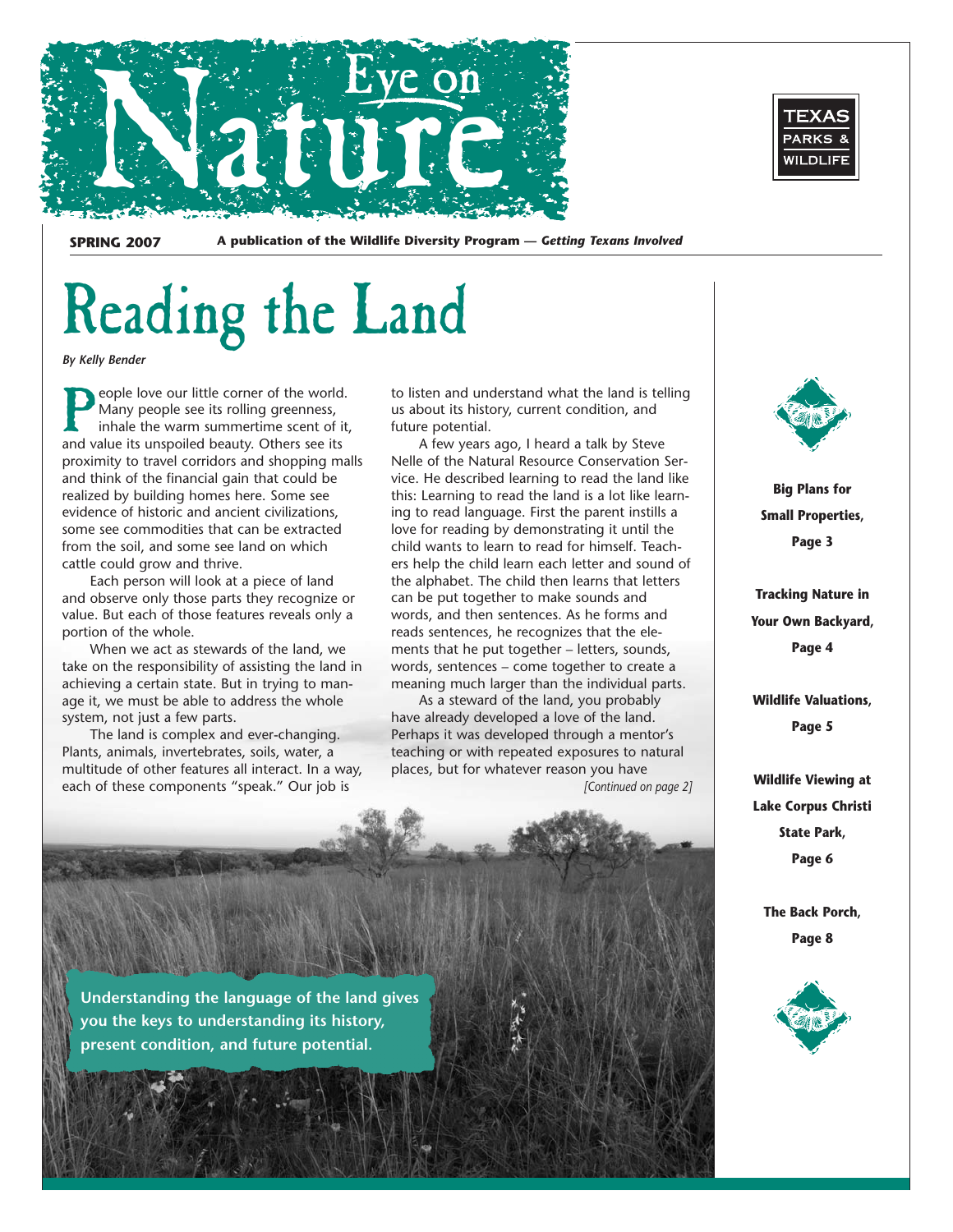Executive Director Robert L. Cook

Editor, *Eye on Nature*  Mark Klym

**COMMISSION** Joseph B.C. Fitzsimons, Chairman San Antonio Donato D. Ramos,Vice-Chairman Laredo

Mark **F. Bivins** Amarillo J. Robert Brown El Paso T. Dan Friedkin Houston Peter M. Holt San Antonio Philip Montgomery Dallas John D. Parker Lufkin

Lee M. Bass, Chairman-Emeritus Fort Worth

TEXAS PARKS AND WILDLIFE DEPARTMENT MISSION STATEMENT *"To manage and conser ve the natural and cultural resources of Texas and to provide hunting, fishing and outdoor recreation opportunities for the use and enjoyment of present and future generations."* 

You may view this publication through the TPWD Web site. Please notify us by completing a request form at www.tpwd.state.tx.us/enews/. Once verified, we will notify you by e-mail when a new version of your selected newsletter is posted at www.tpwd.state.tx.us/newsletters/. Your name and address will be removed from the printed version mail distribution list.

### FOR MORE INFORMATION

All inquiries:Texas Parks and Wildlife Department, 4200 Smith School Rd., Austin,TX 78744, telephone (800) 792-1112 toll free, or (512) 389-4800 or visit our Web site for detailed information about TPWD programs:

### **www.tpwd.state.tx.us**



© 2007 Texas Parks and Wildlife Department PWD BR W7000-255 (3/07)

In accordance with Texas State Depository Law, this publication is available at the Texas State Publications Clearinghouse and/or Texas Depository Libraries.

TPWD receives federal assistance from the U.S. Fish and Wildlife Service and other federal agencies.TPWD is therefore subject to Title VI of the Civil Rights Act of 1964, Section 504 of the Rehabilitation Act of 1973,Title II of the Americans with Disabilities Act of 1990, the Age Discrimination Act of 1975, Title IX of the Education Amendments of 1972, in addition to state anti-discrimination laws.TPWD will comply with state and federal laws prohibiting discrimination based on race, color, national origin, age, sex or disability. If you believe that you have been discriminated against in any TPWD program, activity or event, you may contact the U.S. Fish and Wildlife Service, Division of Federal Assistance, 4401 N. Fairfax Drive, Mail Stop: MBSP-4020, Arlington,VA 22203, Attention: Civil Rights Coordinator for Public Access.



#### *[Reading the Land, continued from page 1]*

formed a tie to and a respect for the natural world. This is the beginning of a process of understanding the elements, processes, and interactions of the land: reading the land.

When land stewards begin to read the land, observations gain depth and develop from simply naming individual species to recognizing groups of populations and interactions.

For example, consider these simple observations of a piece of land in Central Texas: Grasslands are punctuated by groups of trees dominated by Ashe juniper along with agarita, tasajillo, and Mexican buckeye. The land has an almost park-like quality, since all the lower limbs appear to be trimmed up. The land is aesthetically beautiful, but if we are managing with a broader vision of habitat, does it represent a healthy ecosystem?

Now consider the property a few miles down the road: This land is also beautiful, with some Ashe juniper and open grassland meadows, but it also includes islands of redbud, kidneywood, and snailseed vine. Looking closer, young saplings of red oak and redbud crowd the understory. This land is clearly different from the first, but how?

At first observation, we might conclude that both pieces of land host common species of native Central Texas vegetation. However, when we read the land by observing the combinations of plants that are occurring together as well as the structure of the habitat, it becomes apparent that the first habitat has an abundance, perhaps an overabundance, of white-tailed deer. The group of plants found there are some of the least favorite species of deer food, and remain on the land like vegetables on a toddler's dinner plate. And, because deer eat leaves and twigs ("browse") from ground height up to about five feet, areas that have too many deer will often look like manicured parks. Wildlife biologists call this a "browse line."

The second piece of land has an abundance of vegetation that some people refer to as "deer candy," those tasty plants that deer nibble up first. It has an abundant understory – shrubs and young trees – that reveals that deer have not over-browsed the area. Biologists know that one of the things that points toward a healthy Central Texas habitat is that the white-tailed deer population is held below its carrying capacity, or the total number of individuals that the resources can support.

As stewards of the land, we are responsible for observing the whole picture of the habitat: elements of the land and their interactions. We can read the land to understand its history, current condition, and future potential, and by learning this language, we can make habitat management decisions based not simply on the latest trends in wildlife management techniques, but on the needs and potential of the land itself.

Of course, determining whitetail population density is only one angle of observation to take when reading the land. Other clues to use that will provide a more complete picture of the health of an ecosystem include:

- 1. Soils: Even in the same season, in the same part of the country, and the same year, soils that are compacted or nutrient-poor are often harder and more cracked than nutrient-rich and well-aerated soils. You might also observe soils with ripples formed from sand or debris. This indicates that the soil has experienced flooding and quick runoff, a clue that the soil is not absorbing rainwater and is probably compacted from foot traffic or heavy equipment. You might also observe soil pedestals, where plants appear to be raised above the surrounding soil. Pedestals indicate erosion of the soil, and can be found in overgrazed or otherwise under-vegetated areas.
- 2. Water: Healthy rivers throughout much of Texas are shaded, cool, and clear. Erosion, improper vegetation (replacement of native riparian vegetation with mown sod grass or concrete), and polluted or nitrogen-rich water washing into streams results in silty, warmer, faster-moving and less dependable water, as well as a significantly different suite of water organisms.
- 3. **Colonizing species:** Nature has always been in a perpetual cycle of disturbance, colonization, and maturity. Native vegetation such as partridge pea and Ashe juniper act as colonizers, while exotic species like burr clover and ligustrum can also fill this role. While periodic disturbances a normal occurance, constant disturbance depletes soil nutrients, increases erosion, and coincides with plant and animal aggressive exotic colonizers.

**Kelly is the Urban Biologist responsible for Central Texas. She works out of Bastrop.**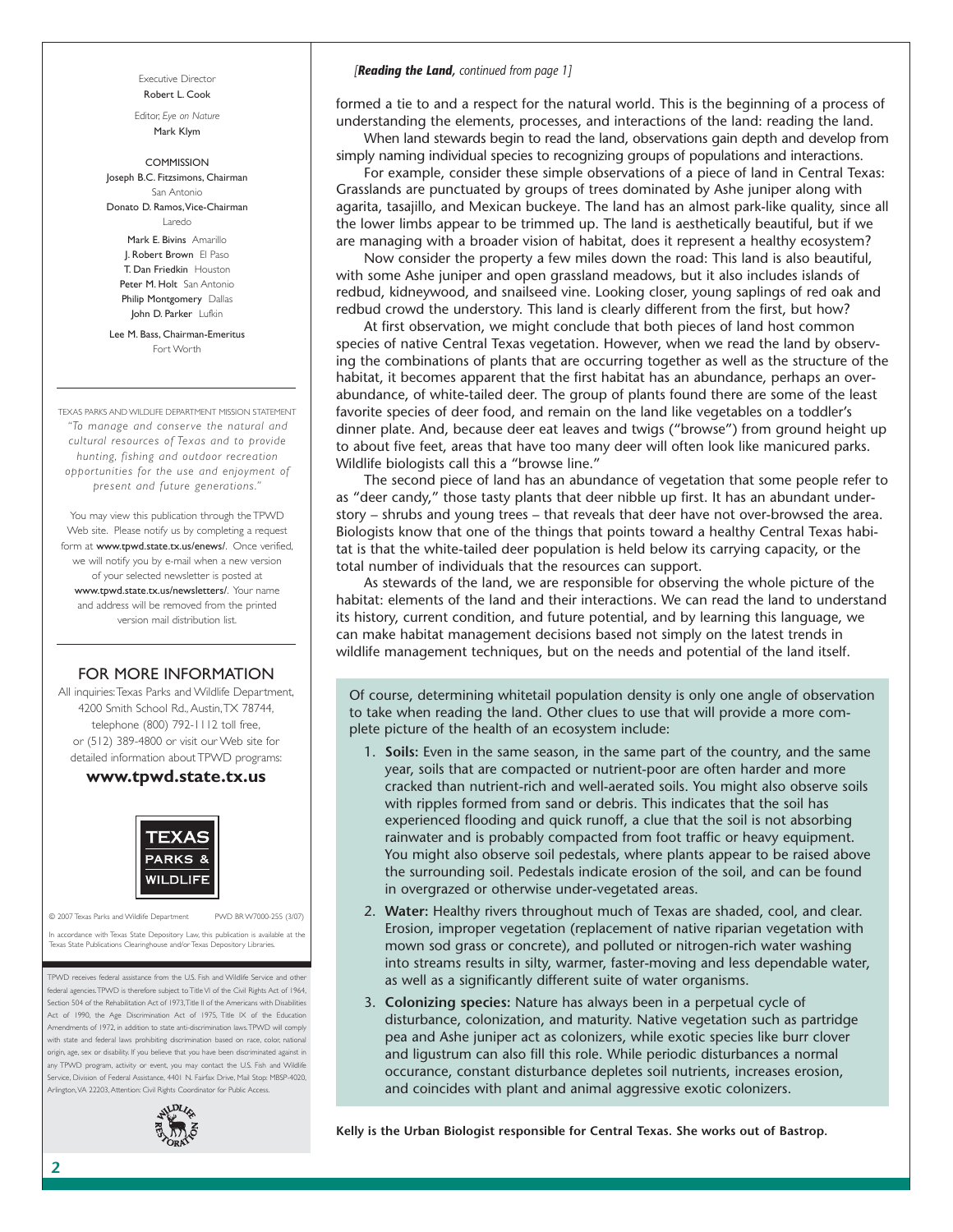## Big Plans **for small properties**

*By John M. Davis* 

s an urban wildlife biologist, I am frequently called to visit a park site, corpo-<br>rate campus, or local greenbelt and offer suggestions regarding managing the<br>property for wildlife. These properties are often relatively s rate campus, or local greenbelt and offer suggestions regarding managing the property for wildlife. These properties are often relatively small parcels (less than 100 acres), so options may be slightly limited, but there is still much that can be done to improve the property for wildlife.

During one of these visits, someone inevitably asks, "How should we manage this property?" I try to explain that that's a complex question that requires addressing many variables to come up with a workable answer. However, I try to proceed in answering their question by asking a couple of critical questions. I first ask them what they want to happen with their land.

Upon asking this question, I've never had someone answer with, "I'd like for this property to be invaded with exotic species, be abused, and be in extremely poor health." Therefore, this question mostly serves to have them verbalize their wishes so that we are all on the same page regarding where we are headed. Most people who call me want their land to be healthy, attractive and host more wildlife. It's just the specifics of how to get there that they may not understand.

The second question I ask is more of an internal one. I ask myself, "What would this parcel 'want' to be most during this snapshot of geological time?" In other words, I ponder what the plant community at this location would likely look like if we hadn't altered it. Fortunately, there were bright minds in the past who asked these questions and mapped the historic plant communities of our great state. So, answering this question is usually a matter of matching soils and locations on one of those maps.

Once I have agreement from the landowners that they want healthier land and more wildlife, and I've determined which ecological zone the parcel is in, then I can begin offering specifics as to how to get this parcel on the road to better health. For the purpose of this article, however, I am left to offer a process and some general guidelines that can be applied to any parcel and will likely lead to healthier land and more wildlife.

### **Research Current Conditions**

Get the most recent aerial photo of your property that you can find. There are several websites and government agencies that offer these online free for downloading. I get aerial photos these days from several sites. The Texas Natural Resources Information Service (TNRIS) has aerial photos available for download or for order. User-friendly mapping and directions sites that one can find can also be used.

Once you get an aerial photo, you can see your land in ways you never did before. Now it's time to start assessing what you have. I once went to a school where the administrators told me their plan was to convert the property to buffalograss. I looked at the field and they already had buffalograss. So, it's always good to assess what you have before deciding what you want to do in the future. To accomplish this, get field guides and learn about the plants and the wildlife on your property so that you know what you have and where you have it. TPWD wildlife biologists are assigned to each county and may be contacted to help you.

### **Develop a Plan**

Once you know what's found on your land, you can then start considering what you want your goals to be for the future. In general, I believe it's good to try to manage properties so that they begin to look more like the climax plant community did in your ecological zone 250 years or so ago. Since this will differ depending upon the ecological zone your property is located in, there are no specific practices (such as plant this or that) I can recommend. Once again there are some general principles that apply most everywhere.

*[Continued on page 4]* 

### **Helpful Internet Resources:**

wildlife

private

wildlife

**http://soils.usda.gov/survey/ online\_surveys/texas/**  online soil surveys for most counties

**http://www.nrcs.usda.gov/**  navigate to "find a center" and get local county contact information

**http://www.tnris.state.tx.us/ datadownload/download.jsp**  TNRIS county click-on map to find aerials

**http://www.tpwd.state.tx.us/ landwater/** 

find a biologist, land steward info, habitat descriptions, etc.

**http://www.tpwd.state.tx.us/ landwater/land/habitats/**  good habitat descriptions

**http://tpid.tpwd.state.tx.us/ ecological\_regions.asp**  point to county and get ecological zone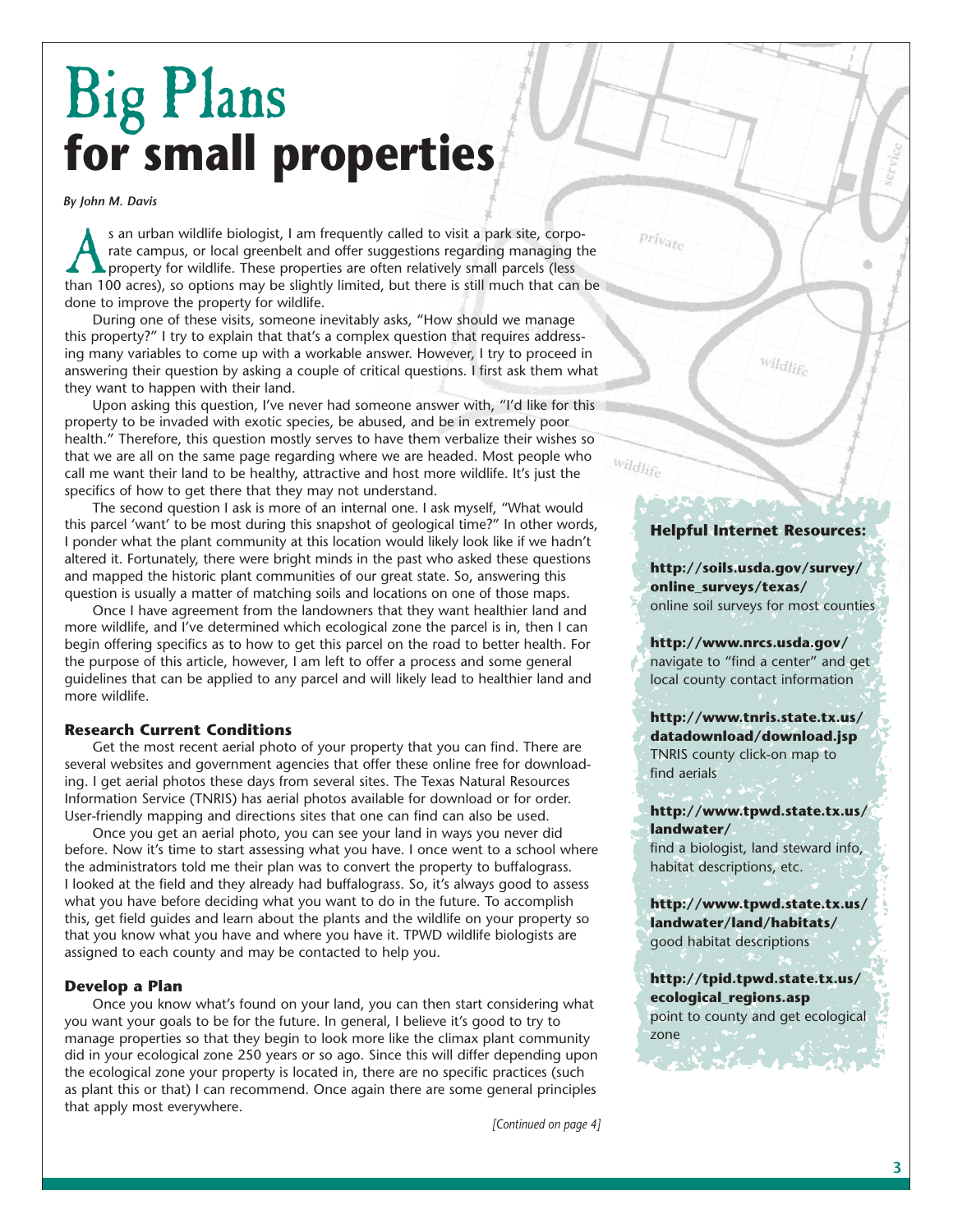### *[Big Plans, continued from page 3]*

Most of the ecological systems in the world today are suffering from problems with invasive exotic species. Species like Johnsongrass, bermudagrass, fescue, etc., are taking over prairie ecosystems. Chinese tallow, kudzu, etc., are taking over forested ecosystems. Hydrilla, parrotfeather, and water hyacinth are taking over wetland systems throughout the state. So I believe it's safe to say that most landowners would benefit from eliminating exotic species from their property.

The next generic goal that most can benefit from is increasing native biodiversity. While some folks take the species specific approach and try to manage land to benefit a particular species (i.e., deer, horned lizards, etc.), if we take care of the habitat, the wildlife will take care of themselves. That's why I believe in trying to manage land to mimic the historic climax community. The climax plant communities in Texas were historically more diverse than we see today. Fields dominated by silver bluestem and broomweed today, once housed hundreds of different species of grasses and wildflowers. Wooded properties dominated by pine trees today may have once housed many hardwood species as well. I often encourage landowners to

"push" their property back toward the historic diversity and let the wildlife respond on their own.

### **Implement Your Plan**

Once you know what your land's current conditions are, and you decide what you want your land to look like in the future, a "road map" to get you there starts to take shape. You may need to burn your property to rejuvenate it. Maybe you will need to plant native trees that have been lost or seed grasses/wildflowers that no longer grow on your property. Perhaps you may need to disk your property, or maybe that will only make your Johsongrass problem worse. You may need to re-initiate grazing on your property or allow your property to rest for a while. Once again, you may need some assistance from your local biologist, but by this point some specific practices will likely start to emerge that can lead you and your land to your goal.

### **Evaluate Your Progress**

As you begin your management plan, you'll want to periodically stop and see if the plan is taking you toward your goal. I suggest surveying whatever you have learned is the best indicator of success for your particular management goal each year. I also recommend taking

photographs from the same spot, facing the same direction each year. This "photo record" of your property will become extremely valuable for you over the years as you look back and see how your property has improved.

### **Share Your Knowledge**

You will undoubtedly learn a lot of useful things along your journey to better manage your land. Share that knowledge. Become an agent of improvement not only for your piece of ground but for the entire landscape as well. Participate in wildlife "co-ops" with other landowners in your area. Enter your property in our Lone Star Land Steward Award program so we can all celebrate what you've done to improve your land. Certify your property as a Texas Wildscape or Best of Texas Backyard Habitat.

Land ownership and land management is a privilege and responsibility that should be cherished. Hopefully through this article I've outlined for you a process by which you can make the most of that privilege, making Texas an even better place for all of us and our wildlife friends.

**John is an Urban Biologist responsible for the Dallas–Fort Worth area working out of Cedar Hill State Park.** 

## Tracking Nature **in your Own Backyard**

*By Marsha E. May* 

Texas is blessed with an array of<br>ecoregions from the Trans-Peco<br>to the Piney Woods to the High<br>Plains to the South Texas Brush Count ecoregions from the Trans-Pecos to the Piney Woods to the High Plains to the South Texas Brush Country and others in between. Do you know your local ecoregion? This knowledge benefits Texas citizens with an apartment balcony to the largest Texas spread. Each ecoregion provides a home for a diversity of native fauna and flora. Armed with the understanding of the native habitat within an ecoregion provides folks with a means to enhance the natural world in their own backyard. This not only provides a place for native plants and animals to thrive but it also

brings hours of enjoyment to the resident. Programs such as Texas Wildscapes (http://www.tpwd.state.tx.us/ huntwild/wild/wildscapes/) and the Texas Master Naturalist Program (http://www.tpwd.state.tx.us/landwater/ land/programs/txmasnat/) can help get you started.

While enjoying visitors to your native habitat, why not help Texas Parks and Wildlife Department (TPWD) biologists by recording your observations of these critters. Sometime around 1992 Congress ordered the U.S. Fish and Wildlife Service (USFWS) to monitor rare species across the country to ensure

their survival. The USFWS came to TPWD for ideas on how best to do this. Thus began the Texas Nature Tracker program. Texas Nature Trackers include such projects as the Texas Horned Lizard Watch, Texas Hummingbird Round-up, Texas Monarch Watch, Texas Mussel Watch, Texas Amphibian Watch and Texas Black-tailed Prairie Dog Watch. For more information on these projects and more, please go to: http://www.tpwd.state.tx.us/tracker

**Marsha is the Nature Tracker Biologist working out of Austin.**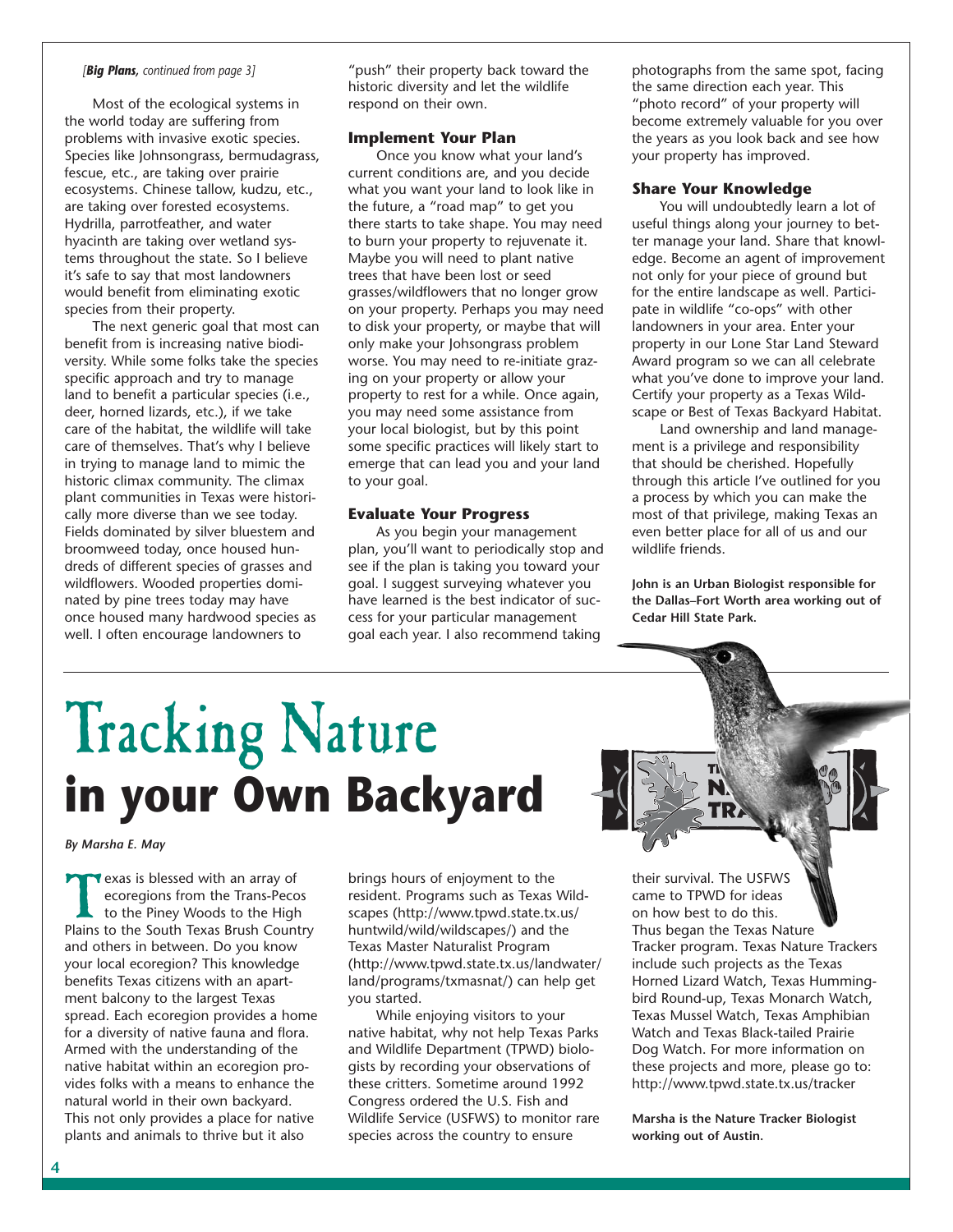# Wildlife Valuations

*By Nathan Rains* 

The face of rural Texas is changing. The size of private farms and ranches has decreased dramatically over the past few decades. Today, 80 percent of Texas' private land holdings are less than 500 acres. Many of these properties are now owned by absentee landowners or are being subdivided for mobile home parks, high dollar "ranchettes," rural housing and industrial developments. Congestion in the cities and metroplexes has increased "urban sprawl." With a stronger economy and increased resources, many people are leaving the urban environment to commute to rural Texas for a taste of country life. Land use on these properties is also changing.

Today, many landowners are shifting away from traditional agriculture operations and land uses such as ranching or farming, either for economic reasons or changes in land-use interests. Managing land and habitat for wildlife is gaining in popularity, whether for trophy white-tailed deer, songbirds, or everything in between.

Recent changes in the property tax laws of Texas have also helped increase interest in wildlife and habitat management. Wildlife management as a primary land use can be used to maintain an agricultural tax valuation. Proposition 11 was passed in 1995 to amend Article VIII, Section 1-d-1 of the Texas Constitution permitting agricultural appraisal for land used to manage wildlife. Landowners and wildlife have both benefited from this change, especially on smaller acreages.

The agricultural tax valuation for wildlife management or "wildlife exemption" is a program where wildlife management is deemed an acceptable agricultural practice (for tax purposes) on properties with an existing agricultural tax valuation. Having the property qualified and appraised as agricultural land during the previous year is a prerequisite. A second requirement is that the property must be used to propagate a wintering, migrating or breeding population of indigenous (native) wildlife.

To apply, a landowner must complete an approved wildlife management plan (available from your local tax appraisal office or TPWD) and submit it to their local tax appraisal office between January 1 and April 30. In this wildlife management plan, seven categories of wildlife management practices have been outlined, of which a minimum of three practices must be implemented. These seven habitat management categories include Habitat Control (i.e., Management), Erosion Control, Predator Control, Providing Supplemental Food, Providing Supplemental Water, Providing Supplemental Shelter (nesting or escape), and Census. They address the four basic needs of wildlife; Food, Water, Cover, and Space. Under these general categories there are many suggested practices as well as opportunity for creative ideas. On smaller acreages, its important landowners target management practices toward wildlife species which primarily live on or frequently utilize their property. Small mammals, songbirds, small game species, and even butterflies are common wildlife species managed for on smaller acreages. Wildlife management on smaller acreages can be more challenging than on larger ranches due to limited space and resources. There are practices landowners can perform to benefit wildlife on any size property, especially with a little creative thinking.

A few common practices on smaller properties include winter fallow disking, brush control or "sculpturing," providing permanent water resources, providing artificial nest structures, providing



supplemental food, and conducting annual wildlife surveys or census. Each property is unique in its habitat and conservation needs, and habitat management options are available to meet these specific needs.

Local TPWD biologists are available upon written request for consultation and one-on-one site visits to assist landowners in developing wildlife management plans at no cost. Cost share programs are also available from TPWD and other state and federal agencies for qualified properties.

**Nathan is a Private Lands Biologist working out of Cleburne.** 

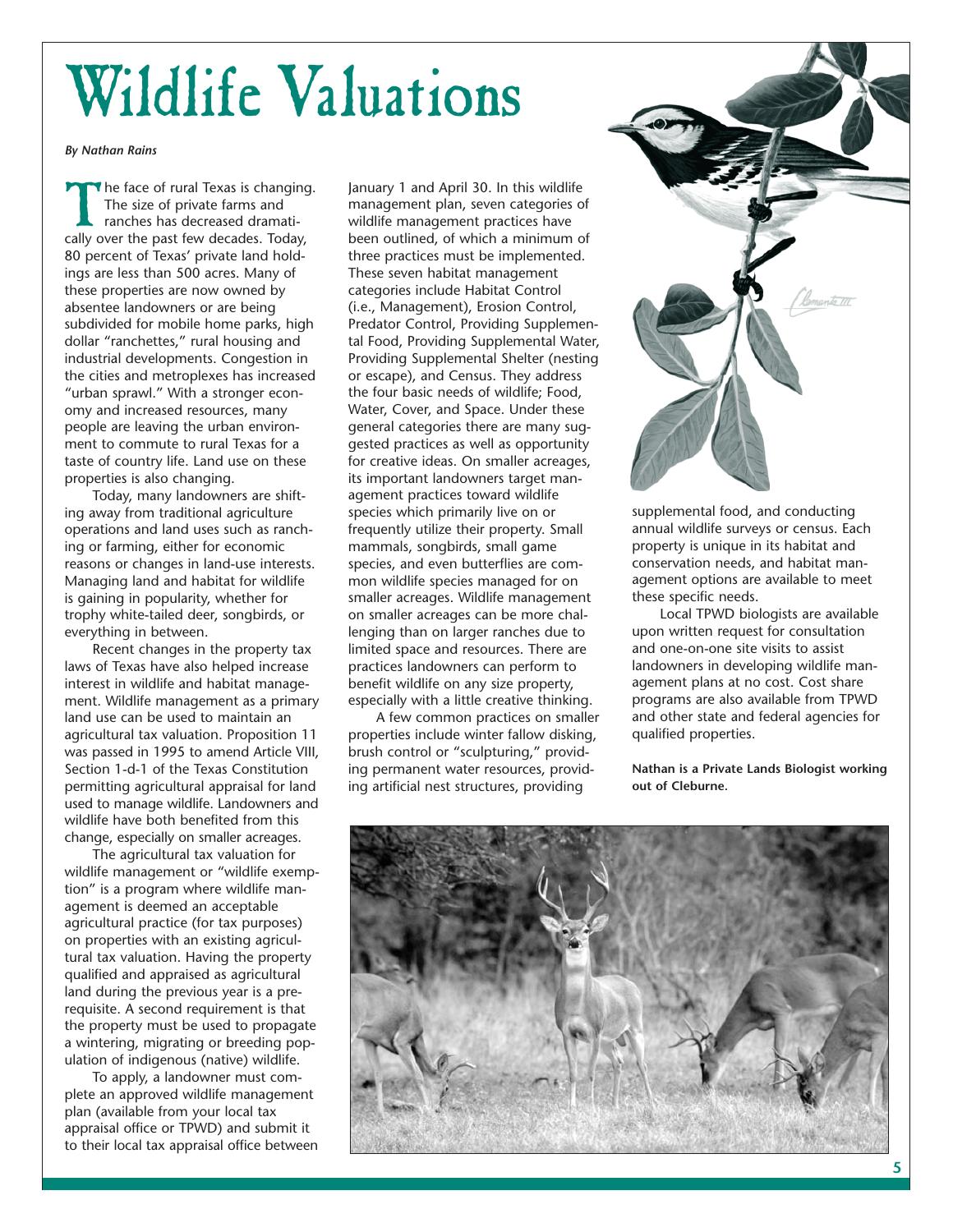## Wildlife Viewing **at Lake Corpus Christi State Park** *By Mary Jane Robertson*

ake Corpus Christi State Park is<br>located on the lower Nueces River<br>approximately 40 miles northword Corpus Christi The park is in the G located on the lower Nueces River approximately 40 miles northwest of Corpus Christi. The park is in the Gulf Coast Region, and borders the South Texas Plains Region. Situated on a large freshwater lake, the park consists mainly of mesquite brushland and riparian areas, which is home to many birds and mammals.

The mammal most commonly seen in the park is the collared peccary, better known as the javelina. Javelinas feed during the day, although the best time for spotting them throughout the year is early mornings and late evenings. Another permanent resident is the white-tailed deer. As with the javelinas, the white-tailed deer show themselves mostly in cooler temperatures or mornings and evenings foraging on shrubs and grasses.

This area is also home to nocturnal mammals. The nine-banded armadillo is an awesome but rare sight. The striped skunk occasionally visits the campsites and fishing piers, as do common raccoons. Virginia opossum in the park are very solitary and not a common sight.

The park is the territory of both the gray fox and the coyote. They can be seen and heard in all seasons, but seem more vocal during the cooler months. These carnivores have a ready food supply with the cottontail rabbits also found in the park.

Two animals in the park fascinate visitors and staff alike. Bobcats show themselves often, but stay away from any human activity while the mountain lion is very rarely seen. Occasionally hikers will report seeing one.

There is a great variety of birds in the park. Many Winter Texans are excited about seeing a greater roadrunner and are rarely disappointed. The roadrunner is a full time resident in the park and usually puts on quite a show.

The green jay, seen during warmer temperatures, is also a full-timer. Their vibrant yellow and green coloring is hard to miss. The crested caracaras as well as the northern cardinal are examples of other interesting birds found here.

Lake Corpus Christi State Park is a natural environment and home to a wide variety of wildlife and birds. Its location on two ecological regions and on a freshwater lake combine with its mild winters and hot summers allow for wildlife viewing year round. To have the best and safest experience at the park, we ask that visitors not disturb the wildlife. Happy viewing.

**Mary Jane is an Administrative Assistant at Lake Corpus Christi State Park.** 



### *[The Back Porch, continued from back page]*

other natural features. There is even a statewide group known as the Texas Organization of Wildlife Management Associations comprising over 60 separate associations.

For landowners currently under agriculture property tax appraisal, switching to active wildlife management provides another option for landowners to maintain the same valuation. Conservation easements and changes in the estate tax structure can also provide significant incentives to prevent further fragmentation. The Texas Land Trust Council, comprised of a growing number of landowner-friendly regional groups across the state, can provide more information and assistance regarding conservation easements and related strategies.

Not all land fragmentation, however, is bad. Consider the context: Extensive acreage of farmland can be fragmented with restored wildlife habitat. A neighborhood subdivision can be fragmented with permanent green belts. A parking lot can be fragmented with native wildscaping. Thus, land fragmentation presents many challenges, but also creates opportunities. Take the time to learn more about the effects of land fragmentation and how you can be part of the solution.

### **Internet Resources:**

TPWD Private Lands Program – **www.tpwd.state.tx.us/ landowners** 

TPWD Texas Wildscapes Program – **www.tpwd.state.tx.us/ wildscapes** 

Texas Organization of Wildlife Management Associations – **www.towma.org** 

Texas Land Trust Council – **www.texaslandtrusts.org** 

**Matt is director of the Wildlife Diversity Program and works out of Austin.**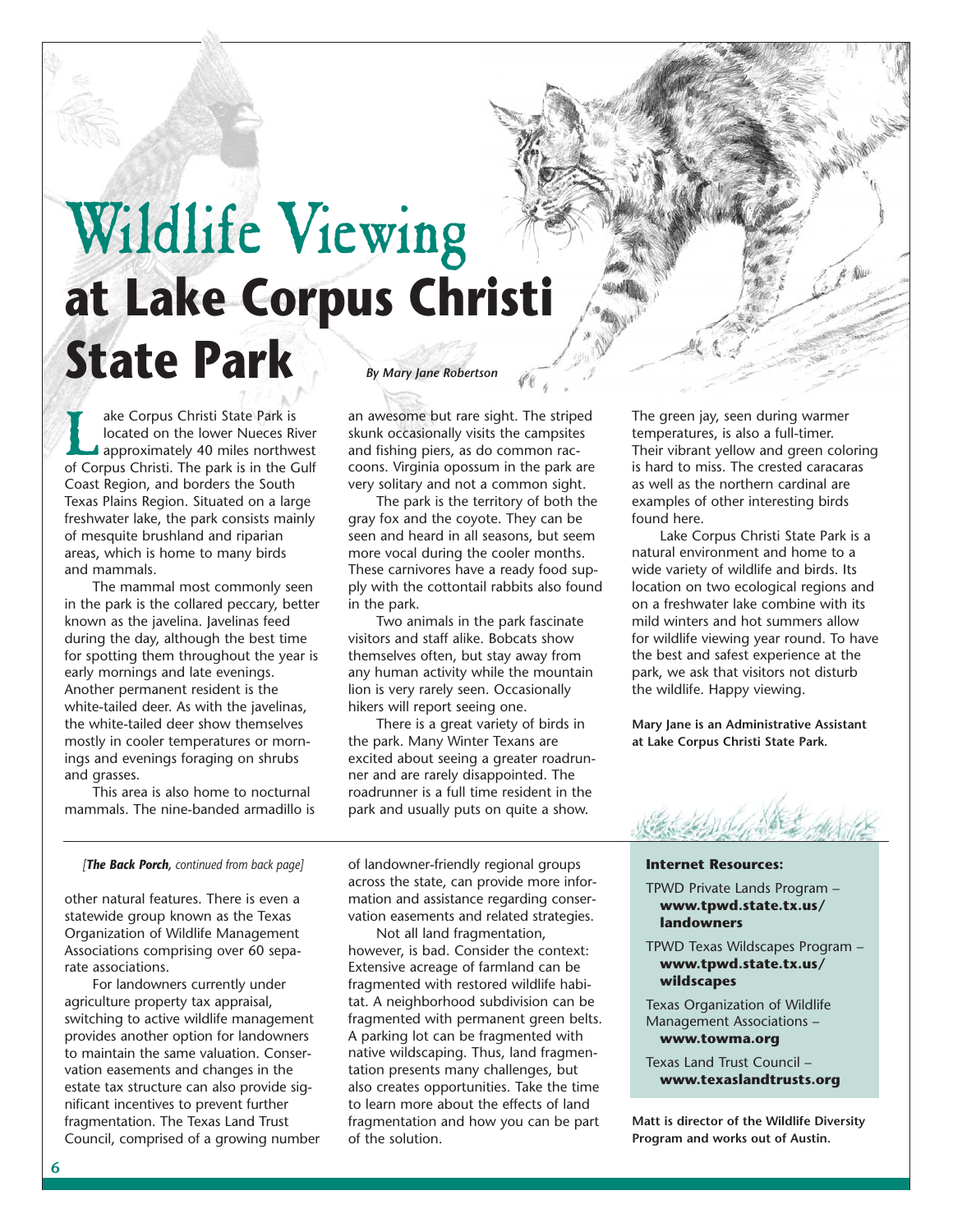# Wild Stuff!

VENOMOUS S

uusa

### **Wildlife Posters**

**You Can Help Texas Turtles Bats of the Western United States** (pictured) **Venomous Snakes of Texas** (pictured) **Migratory Landbirds of the Southeast** (pict **Common Feeder Birds of Eastern North America Common Feeder Birds of Western North Arabic** 

 $$2$  each plus  $$3$  shipping and handling for up 4 posters. Add \$1 for each additional poster.

Visit www.tpwd.state.tx.us/business/shop/p for order form.

## **Checklist of Texas Birds**

The newest edition of *A Checklist of Texas Birds* is now available (pictured). Includes 632 species in good standing.

\$2 (shipping and handling included)

Regional checklists available for \$1 to \$2 each (shipping and handling included).

Visit **www.tpwd.state.tx.us/business/shop/** 





## books/booklets/ for order form.

This 10" full-color identification wheel is a helpful reference to keep nearby when you watch the hummingbirds. Sixteen hummingbird species are featured, all of which have been documented in Texas! For each bird, the wheel tells you its range in North America, habitat type, and distinguishing features of both males and females.

\$11.95 (shipping and handling included)

Visit **www.tpwd.state.tx.us/business/shop/featured/**  for order form.

tory Landbirds